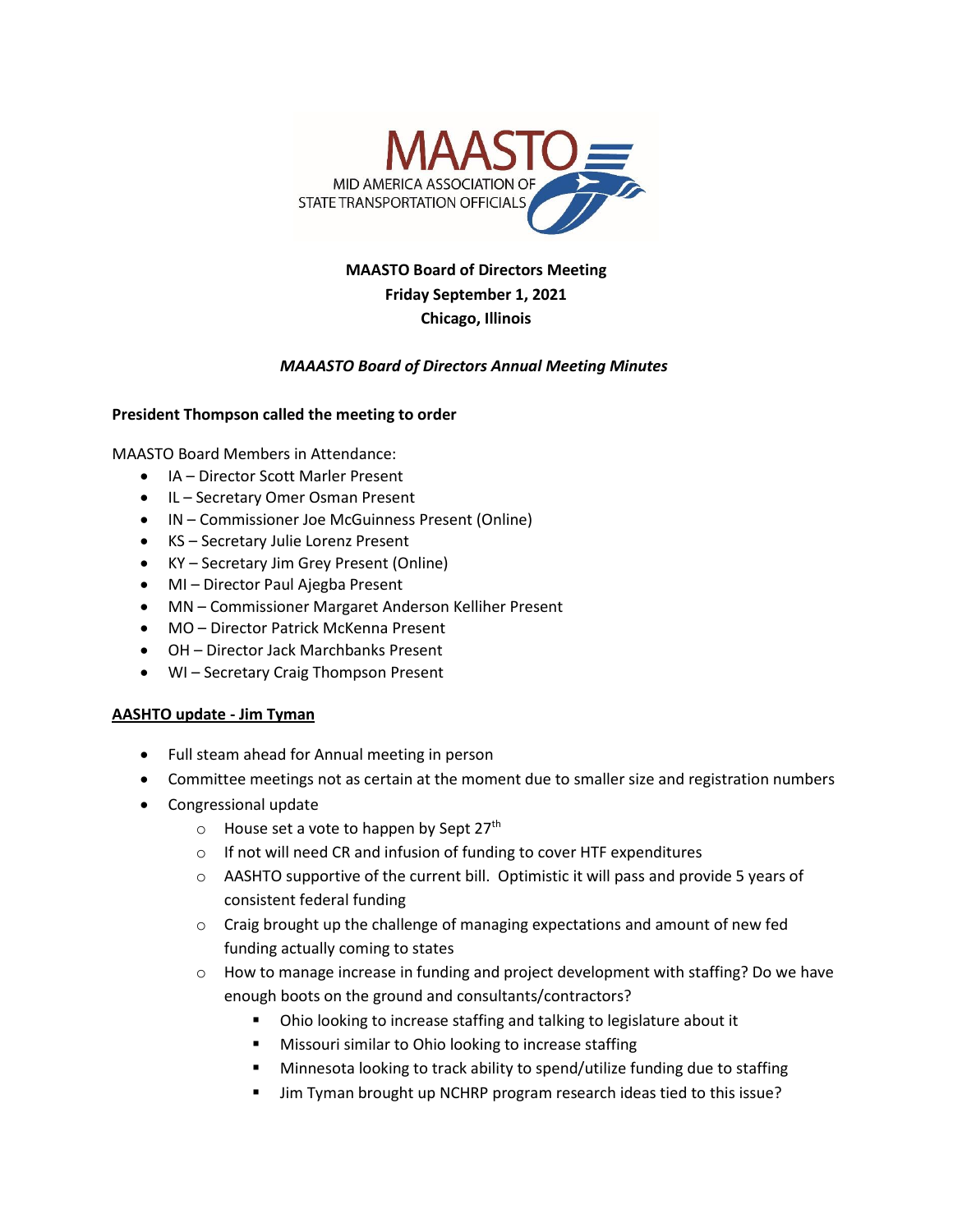• Can be used for roundtable peer exchange ideas too.

# **CAV Update – Elise Feldpausch**

- Working groups and strategies tied to near, mid and long term
- Any thoughts to consultant assistance for this effort? Paul A
	- $\circ$  Director Marler would like to see this as a possible project facilitated by consultant assistance with seeking a discretionary grant
	- o Secretary Lorenz look at funding available and evaluate options.
	- o Director McKenna Possible options under new IIJA discretionary programs
- **Action item** motion by Director Ajegba to commit to some level of consultant assistance and set scope and budget to be reviewed by Board in October at AASHTO Annual Meeting
	- Second Director Marchbanks
	- Discussion
		- Reach out to AASTHO to inquire about any other efforts by other regions.
	- Motion carries
- **Action Item** motion by Commisioner Kelliher to add Director Marchbanks and Director Marler as members of CAV committee
	- Second Director McKenna
	- Motion carries

# **Emergency Divisible load discussion – Director Marler (IA) and Geno Koehler (IL)**

- Explored different views from states to find consistency among states
	- o Used Mid-America Freight Coalition to research this and create the report
	- $\circ$  Concept to identify something that could be implemented under future emergency declarations
	- o Trucking associations have been engaged in the conversations
- Initial steps made to create a baseline weight for these loads across MAASTO region
	- o 88,000 lbs and 10% axle loads as a minimum
	- o States could go above but would provide a regionwide base
	- o 100% state participation in the review and creation of the baseline
- A memorandum of understanding (MOU) has been developed out of this research and report for the board to consider
	- o Use as a vehicle for states to agree to minimum baseline
	- o **Action Item** Distribute the MOU for review by states and consideration at the next board meeting in October at the AASHTO Annual Meeting
- Director McKenna asked about a possible "baseline +" looking at where MAASTO states wish to go in the future with weight limits across the states
- Director Ajegba asked about law enforcement and their stance on the issue
	- o Illinois has been in communications
	- o Not sure if other states have been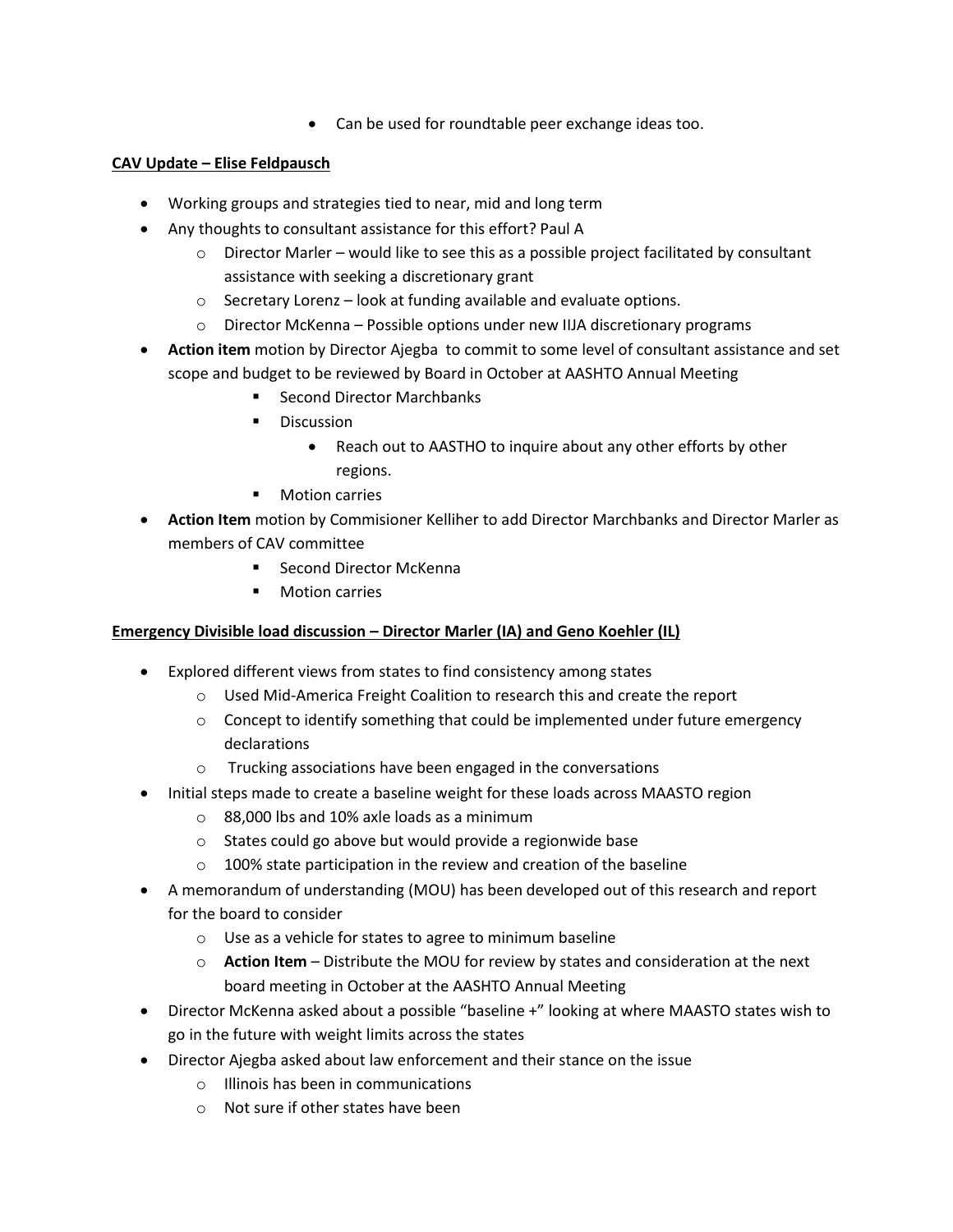## **Diversity and Inclusion report – Commissioner Kelliher**

- The committee is generating a report based on survey responses to identify starting points and best practices for enhancing diversity and inclusion at state DOTs
- Plan to have the report ready for review by BOD at the October meeting.

## **Statement of Support to Louisiana and other states impacted by Hurricane Ida – Secretary Lorenz**

- **Action Item** Omer moved the Board send the statement to Secretaries of affected states and to SASHTO and AASHTO
	- o Second by Director McKenna
	- o Motion carries

## **Treasurer's report – Laura Mester**

- Expenditures for DC Fly in of \$12,708
- Interest earned over last 3 months \$15.94
- Current Balance after these items is \$288,714.48
- Laura will be meeting later with Illinois and Housman to identify if any of the balance will be needed to cover expenses of MAASTO Annual meeting
- 2 outstanding expenses totaling about \$500
- Will provide an updated report to Board at October meeting with the result of the MAASTO Annual meeting.

### **Chief Engineer's report**

- Attention on COVID impacts and responses to agency operations
- Work Zone safety importance

### **Officer elections**

- President nomination
	- o Director McKenna nominated Secretary Lorenz for MAASTO President
	- o Second by Director Ajegba
	- o Motion carries unanimously
- Vice president nomination
	- o Secretary Osman nominated Commisioner Kelliher for MAASTO Vice President
	- o Second by Director Marler
	- o Motion carries unanimously
- **Action Item** Director Ajegba recommended creating a rotation of president moving forward.